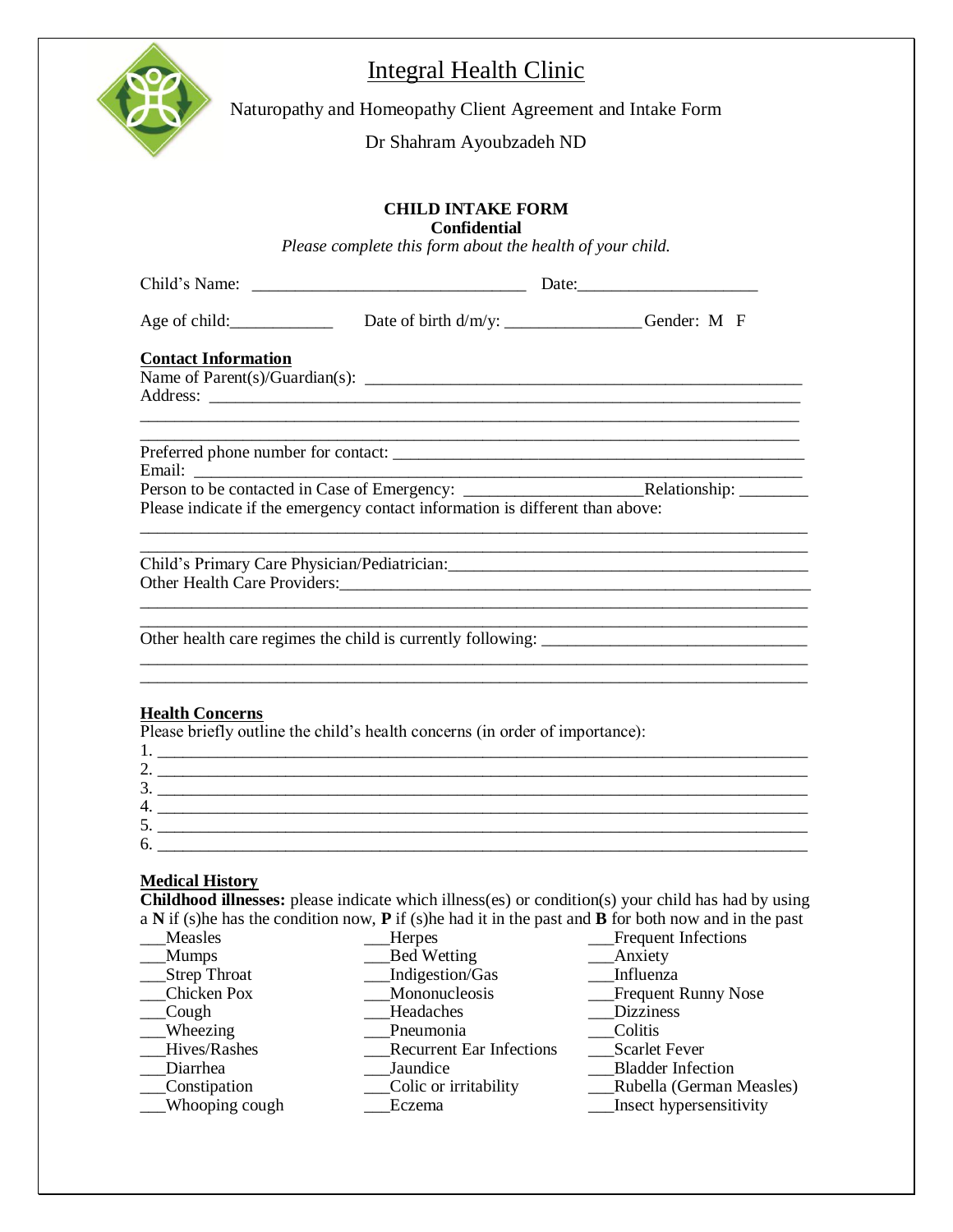\_\_\_Impetigo \_\_\_Abdominal pain \_\_\_Diarrhea \_\_\_Anal itching \_\_\_Excess thirst \_\_\_Itchy scalp \_\_\_Dark Urine/Blood in Urine \_\_\_Seizures \_\_\_Fainting \_\_\_Aching joints or muscles

Please list any complications that resulted from any of the above illnesses:

Does the child suffer from any serious or chronic illness? \_\_\_\_\_\_\_\_\_\_\_\_\_\_\_\_\_\_\_\_\_\_\_\_\_\_\_\_\_\_\_\_\_\_\_\_\_\_\_\_\_\_\_\_\_\_\_\_\_\_\_\_\_\_\_\_\_\_\_\_\_\_\_\_\_\_\_\_\_\_\_\_\_\_\_\_\_\_

Please indicate any injuries, hospitalizations or surgeries (please add dates, reasons, and complications):

How many times a year does the child suffer from the following?: Ear Infections: Strep Throat: Colds:

\_\_\_\_\_\_\_\_\_\_\_\_\_\_\_\_\_\_\_\_\_\_\_\_\_\_\_\_\_\_\_\_\_\_\_\_\_\_\_\_\_\_\_\_\_\_\_\_\_\_\_\_\_\_\_\_\_\_\_\_\_\_\_\_\_\_\_\_\_\_\_\_\_\_\_\_\_\_

\_\_\_\_\_\_\_\_\_\_\_\_\_\_\_\_\_\_\_\_\_\_\_\_\_\_\_\_\_\_\_\_\_\_\_\_\_\_\_\_\_\_\_\_\_\_\_\_\_\_\_\_\_\_\_\_\_\_\_\_\_\_\_\_\_\_\_\_\_\_\_\_\_\_\_\_\_\_

Does the child have any allergies (medications, supplements, contact agents, foods, environment, etc. $)$ ?: \_\_\_\_\_\_\_\_\_\_\_\_\_\_\_\_\_\_\_\_\_\_\_\_\_\_\_\_\_\_\_\_\_\_\_\_\_\_\_\_\_\_\_\_\_\_\_\_\_\_\_\_\_\_\_\_\_\_\_\_\_\_\_\_\_\_\_\_\_\_\_\_\_\_\_\_\_\_

\_\_\_\_\_\_\_\_\_\_\_\_\_\_\_\_\_\_\_\_\_\_\_\_\_\_\_\_\_\_\_\_\_\_\_\_\_\_\_\_\_\_\_\_\_\_\_\_\_\_\_\_\_\_\_\_\_\_\_\_\_\_\_\_\_\_\_\_\_\_\_\_\_\_\_\_\_\_

**Vaccinations** (please check)

| <b>Vaccination</b>                 | ✔ | Age received Reaction to vaccine? |
|------------------------------------|---|-----------------------------------|
| Hepatitis B (HBV)                  |   |                                   |
| Measles/Mumps/Rubella (MMR)        |   |                                   |
| Injected/Oral Polio (IPV/OPV/TOPV) |   |                                   |
| Diptheria/Tetanus/Pertussis (DTP)  |   |                                   |
| Chicken Pox (Varivax)              |   |                                   |
| Haemophilus influenza B (HiB/HbCV) |   |                                   |
| Pneumococcal                       |   |                                   |
| Flu shot                           |   |                                   |
| Meningitis                         |   |                                   |
| Prevnar (pneumonia)                |   |                                   |
| Other:                             |   |                                   |

#### **Medications**

Please indicate which medication(s) the child is now using or has used in the past:

|                       | now | past frequency | types used/notes |
|-----------------------|-----|----------------|------------------|
| Pain/Fever Medication |     |                |                  |
|                       |     |                |                  |
| Decongestants         |     |                |                  |
| Other                 |     |                |                  |
|                       |     |                |                  |

Please list all vitamins, herbs, homeopathic, or other supplements currently being taken (or has been taken with some frequency in the past): \_\_\_\_\_\_\_\_\_\_\_\_\_\_\_\_\_\_\_\_\_\_\_\_\_\_\_\_\_\_\_\_\_\_\_\_\_\_\_\_\_\_

\_\_\_\_\_\_\_\_\_\_\_\_\_\_\_\_\_\_\_\_\_\_\_\_\_\_\_\_\_\_\_\_\_\_\_\_\_\_\_\_\_\_\_\_\_\_\_\_\_\_\_\_\_\_\_\_\_\_\_\_\_\_\_\_\_\_\_\_\_\_\_\_\_\_\_\_\_\_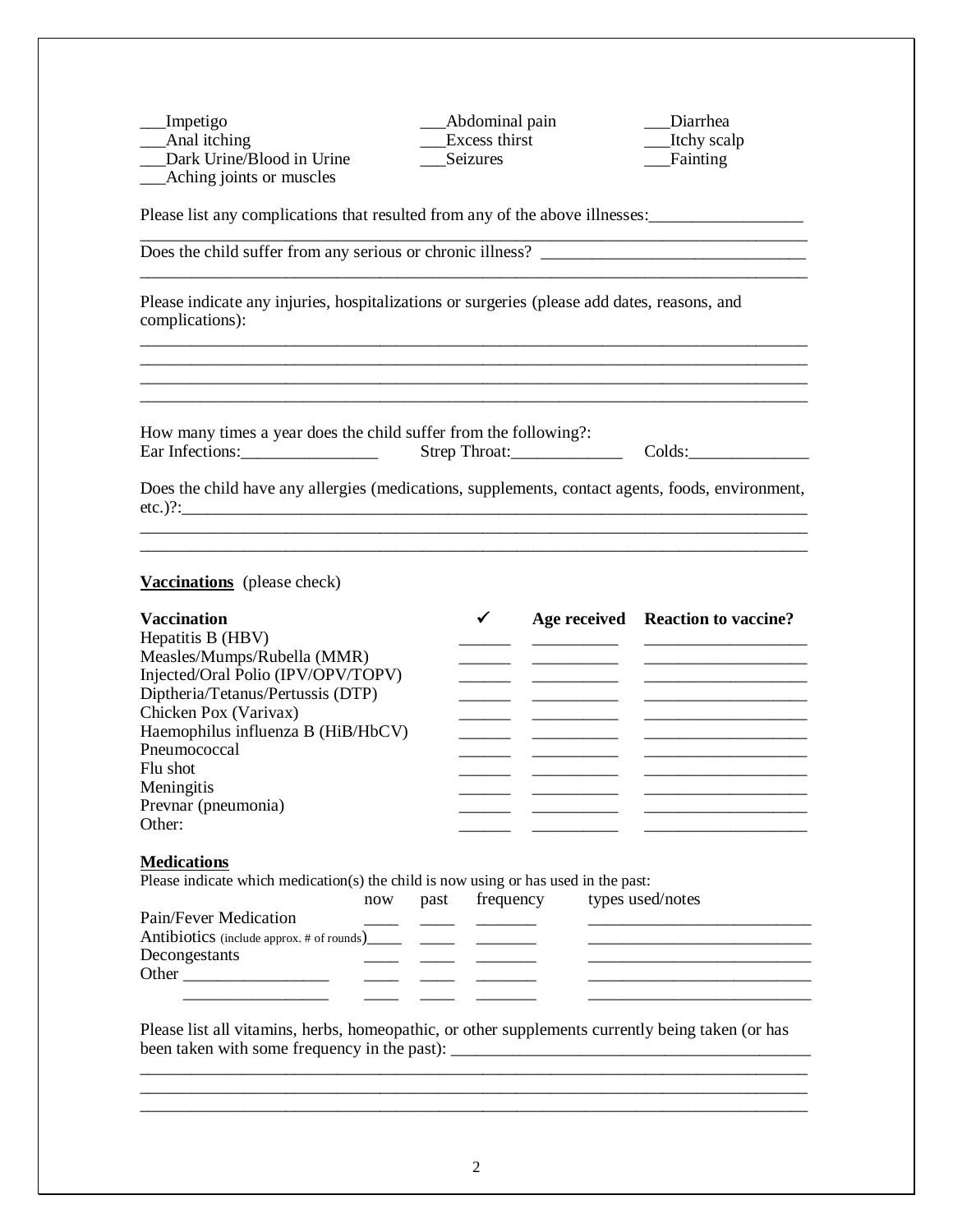**Prenatal History**

Were there any genetic concerns before/during pregnancy?: Y/N \_\_\_\_\_\_\_\_\_\_\_\_\_\_\_\_\_\_\_ How would you describe the health of the parents at conception?: \_\_\_\_\_\_\_\_\_\_\_\_\_\_\_\_\_\_\_\_\_\_\_\_\_\_\_\_\_\_\_\_\_\_\_\_\_\_\_\_\_\_\_\_\_\_\_\_\_\_\_\_\_\_\_\_\_\_\_\_\_\_\_\_\_\_\_\_\_\_\_\_\_\_\_\_\_\_

\_\_\_\_\_\_\_\_\_\_\_\_\_\_\_\_\_\_\_\_\_\_\_\_\_\_\_\_\_\_\_\_\_\_\_\_\_\_\_\_\_\_\_\_\_\_\_\_\_\_\_\_\_\_\_\_\_\_\_\_\_\_\_\_\_\_\_\_\_\_\_\_\_\_\_\_\_\_

How would you describe the health of the mom during pregnancy (physical/emotional stress)?: \_\_\_\_\_\_\_\_\_\_\_\_\_\_\_\_\_\_\_\_\_\_\_\_\_\_\_\_\_\_\_\_\_\_\_\_\_\_\_\_\_\_\_\_\_\_\_\_\_\_\_\_\_\_\_\_\_\_\_\_\_\_\_\_\_\_\_\_\_\_\_\_\_\_\_\_\_\_

Did the mother suffer any traumas during pregnancy?: \_\_\_\_\_\_\_\_\_\_\_\_\_\_\_\_\_\_\_\_\_\_\_\_\_\_\_\_\_\_\_\_\_\_

Was there an excess intake of any certain food during pregnancy? \_\_\_\_\_\_\_\_\_\_\_\_\_\_\_\_\_\_\_\_\_\_\_\_

\_\_\_\_\_\_\_\_\_\_\_\_\_\_\_\_\_\_\_\_\_\_\_\_\_\_\_\_\_\_\_\_\_\_\_\_\_\_\_\_\_\_\_\_\_\_\_\_\_\_\_\_\_\_\_\_\_\_\_\_\_\_\_\_\_\_\_\_\_\_\_\_\_\_\_\_\_\_ Please list exposure to any of the following substances during pregnancy - drugs, alcohol, smoke, second-hand smoke: \_\_\_\_\_\_\_\_\_\_\_\_\_\_\_\_\_\_\_\_\_\_\_\_\_\_\_\_\_\_\_\_\_\_\_\_\_\_\_\_\_\_\_\_\_\_\_\_\_\_\_\_\_\_\_\_\_\_\_\_\_\_\_\_\_\_\_\_\_\_\_\_\_\_\_\_\_\_

\_\_\_\_\_\_\_\_\_\_\_\_\_\_\_\_\_\_\_\_\_\_\_\_\_\_\_\_\_\_\_\_\_\_\_\_\_\_\_\_\_\_\_\_\_\_\_\_\_\_\_\_\_\_\_\_\_\_\_\_\_\_\_\_\_\_\_\_\_\_\_\_\_\_\_\_\_\_ \_\_\_\_\_\_\_\_\_\_\_\_\_\_\_\_\_\_\_\_\_\_\_\_\_\_\_\_\_\_\_\_\_\_\_\_\_\_\_\_\_\_\_\_\_\_\_\_\_\_\_\_\_\_\_\_\_\_\_\_\_\_\_\_\_\_\_\_\_\_\_\_\_\_\_\_\_\_ \_\_\_\_\_\_\_\_\_\_\_\_\_\_\_\_\_\_\_\_\_\_\_\_\_\_\_\_\_\_\_\_\_\_\_\_\_\_\_\_\_\_\_\_\_\_\_\_\_\_\_\_\_\_\_\_\_\_\_\_\_\_\_\_\_\_\_\_\_\_\_\_\_\_\_\_\_\_

\_\_\_\_\_\_\_\_\_\_\_\_\_\_\_\_\_\_\_\_\_\_\_\_\_\_\_\_\_\_\_\_\_\_\_\_\_\_\_\_\_\_\_\_\_\_\_\_\_\_\_\_\_\_\_\_\_\_\_\_\_\_\_\_\_\_\_\_\_\_\_\_\_\_\_\_\_\_

Please list the supplements and/or medications the mother was taking during pregnancy:

# **Labour and Delivery**

Was the birth pre-term or post-date pregnancy? Were there any complications of labour (placenta previa, breech, hypotension, etc.)?

|                                                                          | Type of delivery (vaginal, caesarean; breech, vertex): |          |                |  |  |
|--------------------------------------------------------------------------|--------------------------------------------------------|----------|----------------|--|--|
| Was an epidural used?: Y/N                                               |                                                        |          |                |  |  |
| Was there any need for resuscitation of the child? Y/N                   |                                                        |          |                |  |  |
|                                                                          | Was the baby discharged with the mother? Y/N           |          |                |  |  |
| Did the child experience any of the following at or shortly after birth? |                                                        |          |                |  |  |
| Jaundice                                                                 | Rashes                                                 | Seizures | Birth Injuries |  |  |
| Other:                                                                   |                                                        |          |                |  |  |

\_\_\_\_\_\_\_\_\_\_\_\_\_\_\_\_\_\_\_\_\_\_\_\_\_\_\_\_\_\_\_\_\_\_\_\_\_\_\_\_\_\_\_\_\_\_\_\_\_\_\_\_\_\_\_\_\_\_\_\_\_\_\_\_\_\_\_\_\_\_\_\_\_\_\_\_\_\_

\_\_\_\_\_\_\_\_\_\_\_\_\_\_\_\_\_\_\_\_\_\_\_\_\_\_\_\_\_\_\_\_\_\_\_\_\_\_\_\_\_\_\_\_\_\_\_\_\_\_\_\_\_\_\_\_\_\_\_\_\_\_\_\_\_\_\_\_\_\_\_\_\_\_\_\_\_\_

# **Developmental History**

Have there been any developmental delays? \_\_\_\_\_\_\_\_\_\_\_\_\_\_\_\_\_\_\_\_\_\_\_\_\_\_\_\_\_\_\_\_\_\_\_\_\_\_\_\_\_\_

Have there been any periods of rapid weight gain or weight loss? \_\_\_\_\_\_\_\_\_\_\_\_\_\_\_\_\_\_\_\_\_\_\_\_\_\_

| <b>Milestone</b><br>Supports self in standing position | Age           | <b>Milestone</b><br>Toilet trained | Age |
|--------------------------------------------------------|---------------|------------------------------------|-----|
| Weaned off breast milk                                 |               | Ties shoes                         |     |
| <b>First Tooth</b>                                     |               | Dresses without help               |     |
| Crawls                                                 |               | <b>Hits Puberty</b>                |     |
| First word (besides mama, dada)                        |               | First menstruation                 |     |
| Walks                                                  |               |                                    |     |
| <b>Nutrition and Lifestyle</b>                         |               |                                    |     |
| Was/is the child breastfed? Y/N                        | For how long? |                                    |     |
| Was the child fed formula? Y/N                         |               | Type (milk, soy, other):           |     |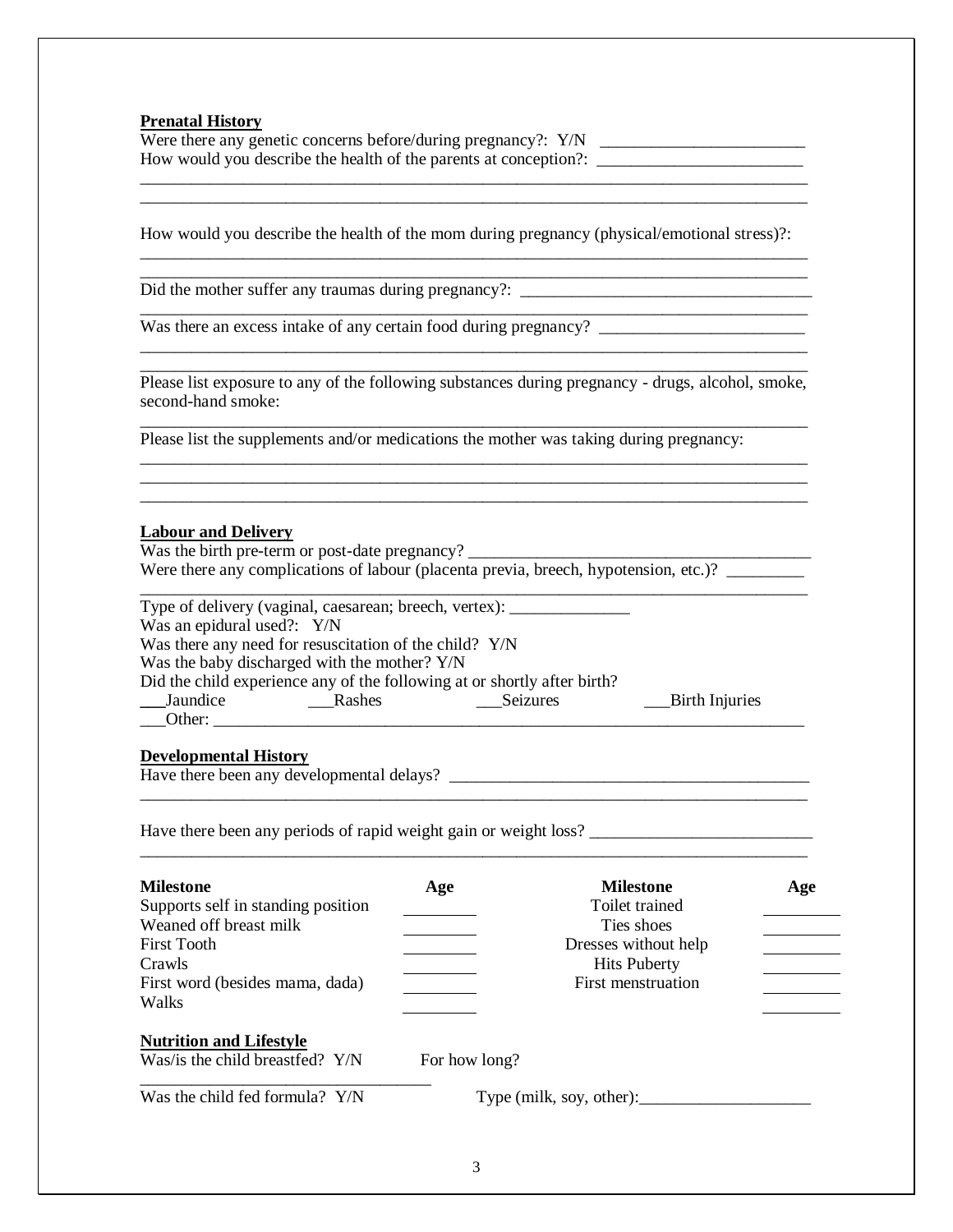At what age was the formula was introduced?: Were/is there any feeding difficulties?<br>Did the child ever have any difficulty gaining weight?  $Y/N$ Did the child ever have any difficulty gaining weight? What foods were introduced before 6 months? \_\_\_\_\_\_\_\_\_\_\_\_\_\_\_\_\_\_\_\_\_\_\_\_\_\_\_\_\_\_\_\_\_\_\_\_\_\_\_\_

What foods were introduced between 6-12 months? \_\_\_\_\_\_\_\_\_\_\_\_\_\_\_\_\_\_\_\_\_\_\_\_\_\_\_\_\_\_\_\_\_

Did the child react to any of the new foods introduced?\_\_\_\_\_\_\_\_\_\_\_\_\_\_\_\_\_\_\_\_\_\_\_\_\_\_\_\_\_\_\_\_\_\_

Are there any nutritional restrictions (due to ethnicity, ethics, religion, etc.)?

If applicable, please indicate the child's frequency and intake of the following substances: Pop:\_\_\_\_\_\_\_\_\_\_\_\_\_\_\_\_\_\_\_ Water:\_\_\_\_\_\_\_\_\_\_\_\_\_\_\_ Caffeine (incl. Chocolate)\_\_\_\_\_\_\_\_\_\_\_\_\_\_\_

\_\_\_\_\_\_\_\_\_\_\_\_\_\_\_\_\_\_\_\_\_\_\_\_\_\_\_\_\_\_\_\_\_\_\_\_\_\_\_\_\_\_\_\_\_\_\_\_\_\_\_\_\_\_\_\_\_\_\_\_\_\_\_\_\_\_\_\_\_\_\_\_\_\_\_\_\_\_

\_\_\_\_\_\_\_\_\_\_\_\_\_\_\_\_\_\_\_\_\_\_\_\_\_\_\_\_\_\_\_\_\_\_\_\_\_\_\_\_\_\_\_\_\_\_\_\_\_\_\_\_\_\_\_\_\_\_\_\_\_\_\_\_\_\_\_\_\_\_\_\_\_\_\_\_\_\_

\_\_\_\_\_\_\_\_\_\_\_\_\_\_\_\_\_\_\_\_\_\_\_\_\_\_\_\_\_\_\_\_\_\_\_\_\_\_\_\_\_\_\_\_\_\_\_\_\_\_\_\_\_\_\_\_\_\_\_\_\_\_\_\_\_\_\_\_\_\_\_\_\_\_\_\_\_\_

\_\_\_\_\_\_\_\_\_\_\_\_\_\_\_\_\_\_\_\_\_\_\_\_\_\_\_\_\_\_\_\_\_\_\_\_\_\_\_\_\_\_\_\_\_\_\_\_\_\_\_\_\_\_\_\_\_\_\_\_\_\_\_\_\_\_\_\_\_\_\_\_\_\_\_\_\_\_

\_\_\_\_\_\_\_\_\_\_\_\_\_\_\_\_\_\_\_\_\_\_\_\_\_\_\_\_\_\_\_\_\_\_\_\_\_\_\_\_\_\_\_\_\_\_\_\_\_\_\_\_\_\_\_\_\_\_\_\_\_\_\_\_\_\_\_\_\_\_\_\_\_\_\_\_\_\_

\_\_\_\_\_\_\_\_\_\_\_\_\_\_\_\_\_\_\_\_\_\_\_\_\_\_\_\_\_\_\_\_\_\_\_\_\_\_\_\_\_\_\_\_\_\_\_\_\_\_\_\_\_\_\_\_\_\_\_\_\_\_\_\_\_\_\_\_\_\_\_\_\_\_\_\_\_

\_\_\_\_\_\_\_\_\_\_\_\_\_\_\_\_\_\_\_\_\_\_\_\_\_\_\_\_\_\_\_\_\_\_\_\_\_\_\_\_\_\_\_\_\_\_\_\_\_\_\_\_\_\_\_\_\_\_\_\_\_\_\_\_\_\_\_\_\_\_\_\_\_\_\_\_\_

# **Typical diet:**

Breakfast: \_\_\_\_\_\_\_\_\_\_\_\_\_\_\_\_\_\_\_\_\_\_\_\_\_\_\_\_\_\_\_\_\_\_\_\_\_\_\_\_\_\_\_\_\_\_\_\_\_\_\_\_\_\_\_\_\_\_\_\_\_\_\_\_\_\_\_\_\_ Lunch: \_\_\_\_\_\_\_\_\_\_\_\_\_\_\_\_\_\_\_\_\_\_\_\_\_\_\_\_\_\_\_\_\_\_\_\_\_\_\_\_\_\_\_\_\_\_\_\_\_\_\_\_\_\_\_\_\_\_\_\_\_\_\_\_\_\_\_\_\_\_\_\_ Dinner: \_\_\_\_\_\_\_\_\_\_\_\_\_\_\_\_\_\_\_\_\_\_\_\_\_\_\_\_\_\_\_\_\_\_\_\_\_\_\_\_\_\_\_\_\_\_\_\_\_\_\_\_\_\_\_\_\_\_\_\_\_\_\_\_\_\_\_\_\_\_\_ Snacks: \_\_\_\_\_\_\_\_\_\_\_\_\_\_\_\_\_\_\_\_\_\_\_\_\_\_\_\_\_\_\_\_\_\_\_\_\_\_\_\_\_\_\_\_\_\_\_\_\_\_\_\_\_\_\_\_\_\_\_\_\_\_\_\_\_\_\_\_\_\_\_ Beverages:

What is the sleeping pattern of the child? Are there any difficulties sleeping?

How regularly does the child get exercise?<br> $\frac{1}{2}$ 

Are there any toxins or other hazards to which the child is regularly exposed?

# **Family Health History**

Please indicate the conditions the child's family members (immediate or otherwise) have experienced.

| <b>Condition</b>           | <b>Relation</b> | <b>Condition</b>        | <b>Relation</b> |
|----------------------------|-----------------|-------------------------|-----------------|
| Allergies                  |                 | Liver disease           |                 |
| Anxiety                    |                 | Lung disease            |                 |
| Arthritis                  |                 | Nervous system disorder |                 |
| Asthma                     |                 | Pneumonia               |                 |
| Cancer                     |                 | Skin disease            |                 |
| Depression                 |                 | <b>Stroke</b>           |                 |
| Diabetes                   |                 | Substance abuse         |                 |
| Epilepsy                   |                 | Syphilis                |                 |
| Gonorrhea                  |                 | Tuberculosis            |                 |
| Gout                       |                 | Other:                  |                 |
| Heart disease              |                 |                         |                 |
| <b>High Blood Pressure</b> |                 |                         |                 |
| <b>Inflammatory Bowel</b>  |                 |                         |                 |
| Disease                    |                 |                         |                 |
| Kidney disease             |                 |                         |                 |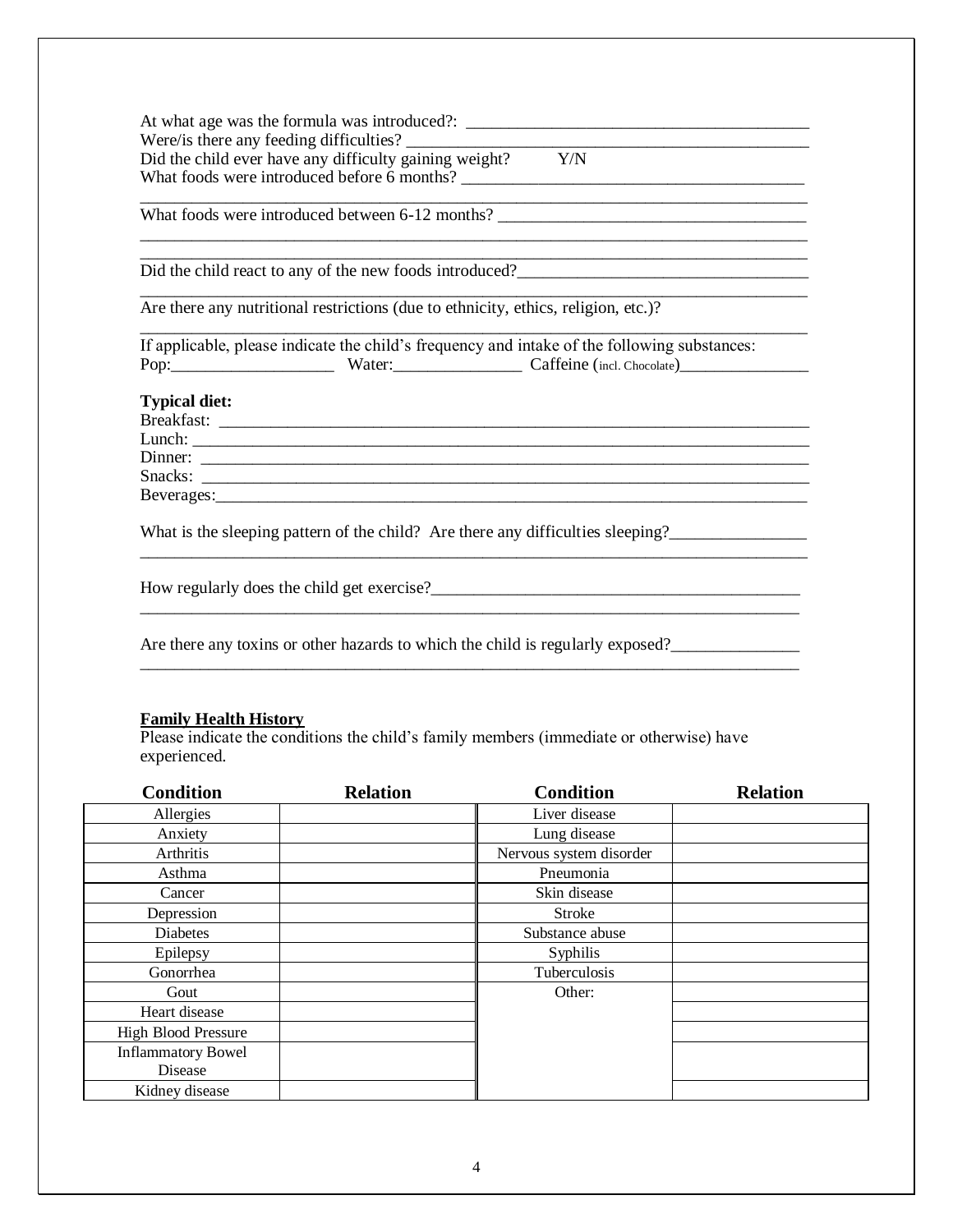# **Social History**

Day care/school grade of the child: \_\_\_\_\_\_\_\_\_\_\_\_\_\_\_\_\_\_\_\_\_\_\_\_\_\_\_\_\_\_\_\_\_\_\_\_\_\_\_\_\_\_\_\_\_\_\_\_\_\_ Has the child been assessed or diagnosed with any learning disabilities?\_\_\_\_\_\_\_\_\_\_\_\_\_\_\_\_\_\_\_\_\_

How would you describe the child's performance at school?:\_\_\_\_\_\_\_\_\_\_\_\_\_\_\_\_\_\_\_\_\_\_\_

\_\_\_\_\_\_\_\_\_\_\_\_\_\_\_\_\_\_\_\_\_\_\_\_\_\_\_\_\_\_\_\_\_\_\_\_\_\_\_\_\_\_\_\_\_\_\_\_\_\_\_\_\_\_\_\_\_\_\_\_\_\_\_\_\_\_\_\_\_\_\_\_\_\_\_\_\_\_ Please comment on the child's behaviour and personal experience at school (has it been positive, negative):

\_\_\_\_\_\_\_\_\_\_\_\_\_\_\_\_\_\_\_\_\_\_\_\_\_\_\_\_\_\_\_\_\_\_\_\_\_\_\_\_\_\_\_\_\_\_\_\_\_\_\_\_\_\_\_\_\_\_\_\_\_\_\_\_\_\_\_\_\_\_\_\_\_\_\_\_\_\_

\_\_\_\_\_\_\_\_\_\_\_\_\_\_\_\_\_\_\_\_\_\_\_\_\_\_\_\_\_\_\_\_\_\_\_\_\_\_\_\_\_\_\_\_\_\_\_\_\_\_\_\_\_\_\_\_\_\_\_\_\_\_\_\_\_\_\_\_\_\_\_\_\_\_\_\_\_\_

\_\_\_\_\_\_\_\_\_\_\_\_\_\_\_\_\_\_\_\_\_\_\_\_\_\_\_\_\_\_\_\_\_\_\_\_\_\_\_\_\_\_\_\_\_\_\_\_\_\_\_\_\_\_\_\_\_\_\_\_\_\_\_\_\_\_\_\_\_\_\_\_\_\_\_\_\_\_

Does the child have any notable fears, anxieties, or worries? \_\_\_\_\_\_\_\_\_\_\_\_\_\_\_\_\_\_\_\_\_\_\_\_\_\_\_\_\_

### **Home Environment**

Marital status of parents:

How many siblings are there at home? How would you describe the emotional climate of the child's home? Is there any stress in the household?

\_\_\_\_\_\_\_\_\_\_\_\_\_\_\_\_\_\_\_\_\_\_\_\_\_\_\_\_\_\_\_\_\_\_\_\_\_\_\_\_\_\_\_\_\_\_\_\_\_\_\_\_\_\_\_\_\_\_\_\_\_\_\_\_\_\_\_\_\_\_\_\_\_\_\_\_\_\_ \_\_\_\_\_\_\_\_\_\_\_\_\_\_\_\_\_\_\_\_\_\_\_\_\_\_\_\_\_\_\_\_\_\_\_\_\_\_\_\_\_\_\_\_\_\_\_\_\_\_\_\_\_\_\_\_\_\_\_\_\_\_\_\_\_\_\_\_\_\_\_\_\_\_\_\_\_\_

\_\_\_\_\_\_\_\_\_\_\_\_\_\_\_\_\_\_\_\_\_\_\_\_\_\_\_\_\_\_\_\_\_\_\_\_\_\_\_\_\_\_\_\_\_\_\_\_\_\_\_\_\_\_\_\_\_\_\_\_\_\_\_\_\_\_\_\_\_\_\_\_\_\_\_\_\_\_

\_\_\_\_\_\_\_\_\_\_\_\_\_\_\_\_\_\_\_\_\_\_\_\_\_\_\_\_\_\_\_\_\_\_\_\_\_\_\_\_\_\_\_\_\_\_\_\_\_\_\_\_\_\_\_\_\_\_\_\_\_\_\_\_\_\_\_\_\_\_\_\_\_\_\_\_\_\_ \_\_\_\_\_\_\_\_\_\_\_\_\_\_\_\_\_\_\_\_\_\_\_\_\_\_\_\_\_\_\_\_\_\_\_\_\_\_\_\_\_\_\_\_\_\_\_\_\_\_\_\_\_\_\_\_\_\_\_\_\_\_\_\_\_\_\_\_\_\_\_\_\_\_\_\_\_\_

Is the child exposed to smoke?: Y/N Are there pets in the household?: Y/N Type(s):\_\_\_\_\_\_\_\_\_\_\_\_\_\_\_\_\_\_\_\_\_\_\_\_\_\_\_\_\_\_\_\_\_\_\_\_\_\_\_ How is the home heated? \_\_\_\_\_\_\_\_\_\_\_\_\_\_\_\_\_\_\_\_\_\_\_\_\_\_\_\_\_\_\_\_\_\_\_\_\_\_\_\_\_\_\_\_\_\_\_\_\_\_\_\_\_\_\_\_\_

#### **Travel History**

Has the child ever travelled abroad to any other countries? To where and for how long?

Did the child suffer from any illnesses during or immediately after? \_\_\_\_\_\_\_\_\_\_\_\_\_\_\_\_\_\_\_\_\_\_\_

If there is anything else you would like to add that has not already been covered, please outline it below: \_\_\_\_\_\_\_\_\_\_\_\_\_\_\_\_\_\_\_\_\_\_\_\_\_\_\_\_\_\_\_\_\_\_\_\_\_\_\_\_\_\_\_\_\_\_\_\_\_\_\_\_\_\_\_\_\_\_\_\_\_\_\_\_\_\_\_\_\_\_\_\_\_\_\_\_\_\_

\_\_\_\_\_\_\_\_\_\_\_\_\_\_\_\_\_\_\_\_\_\_\_\_\_\_\_\_\_\_\_\_\_\_\_\_\_\_\_\_\_\_\_\_\_\_\_\_\_\_\_\_\_\_\_\_\_\_\_\_\_\_\_\_\_\_\_\_\_\_\_\_\_\_\_\_\_\_ \_\_\_\_\_\_\_\_\_\_\_\_\_\_\_\_\_\_\_\_\_\_\_\_\_\_\_\_\_\_\_\_\_\_\_\_\_\_\_\_\_\_\_\_\_\_\_\_\_\_\_\_\_\_\_\_\_\_\_\_\_\_\_\_\_\_\_\_\_\_\_\_\_\_\_\_\_\_ \_\_\_\_\_\_\_\_\_\_\_\_\_\_\_\_\_\_\_\_\_\_\_\_\_\_\_\_\_\_\_\_\_\_\_\_\_\_\_\_\_\_\_\_\_\_\_\_\_\_\_\_\_\_\_\_\_\_\_\_\_\_\_\_\_\_\_\_\_\_\_\_\_\_\_\_\_\_ \_\_\_\_\_\_\_\_\_\_\_\_\_\_\_\_\_\_\_\_\_\_\_\_\_\_\_\_\_\_\_\_\_\_\_\_\_\_\_\_\_\_\_\_\_\_\_\_\_\_\_\_\_\_\_\_\_\_\_\_\_\_\_\_\_\_\_\_\_\_\_\_\_\_\_\_\_\_ \_\_\_\_\_\_\_\_\_\_\_\_\_\_\_\_\_\_\_\_\_\_\_\_\_\_\_\_\_\_\_\_\_\_\_\_\_\_\_\_\_\_\_\_\_\_\_\_\_\_\_\_\_\_\_\_\_\_\_\_\_\_\_\_\_\_\_\_\_\_\_\_\_\_\_\_\_\_ \_\_\_\_\_\_\_\_\_\_\_\_\_\_\_\_\_\_\_\_\_\_\_\_\_\_\_\_\_\_\_\_\_\_\_\_\_\_\_\_\_\_\_\_\_\_\_\_\_\_\_\_\_\_\_\_\_\_\_\_\_\_\_\_\_\_\_\_\_\_\_\_\_\_\_\_\_\_ \_\_\_\_\_\_\_\_\_\_\_\_\_\_\_\_\_\_\_\_\_\_\_\_\_\_\_\_\_\_\_\_\_\_\_\_\_\_\_\_\_\_\_\_\_\_\_\_\_\_\_\_\_\_\_\_\_\_\_\_\_\_\_\_\_\_\_\_\_\_\_\_\_\_\_\_\_\_ \_\_\_\_\_\_\_\_\_\_\_\_\_\_\_\_\_\_\_\_\_\_\_\_\_\_\_\_\_\_\_\_\_\_\_\_\_\_\_\_\_\_\_\_\_\_\_\_\_\_\_\_\_\_\_\_\_\_\_\_\_\_\_\_\_\_\_\_\_\_\_\_\_\_\_\_\_\_ \_\_\_\_\_\_\_\_\_\_\_\_\_\_\_\_\_\_\_\_\_\_\_\_\_\_\_\_\_\_\_\_\_\_\_\_\_\_\_\_\_\_\_\_\_\_\_\_\_\_\_\_\_\_\_\_\_\_\_\_\_\_\_\_\_\_\_\_\_\_\_\_\_\_\_\_\_\_ \_\_\_\_\_\_\_\_\_\_\_\_\_\_\_\_\_\_\_\_\_\_\_\_\_\_\_\_\_\_\_\_\_\_\_\_\_\_\_\_\_\_\_\_\_\_\_\_\_\_\_\_\_\_\_\_\_\_\_\_\_\_\_\_\_\_\_\_\_\_\_\_\_\_\_\_\_\_ \_\_\_\_\_\_\_\_\_\_\_\_\_\_\_\_\_\_\_\_\_\_\_\_\_\_\_\_\_\_\_\_\_\_\_\_\_\_\_\_\_\_\_\_\_\_\_\_\_\_\_\_\_\_\_\_\_\_\_\_\_\_\_\_\_\_\_\_\_\_\_\_\_\_\_\_\_\_ \_\_\_\_\_\_\_\_\_\_\_\_\_\_\_\_\_\_\_\_\_\_\_\_\_\_\_\_\_\_\_\_\_\_\_\_\_\_\_\_\_\_\_\_\_\_\_\_\_\_\_\_\_\_\_\_\_\_\_\_\_\_\_\_\_\_\_\_\_\_\_\_\_\_\_\_\_\_

\_\_\_\_\_\_\_\_\_\_\_\_\_\_\_\_\_\_\_\_\_\_\_\_\_\_\_\_\_\_\_\_\_\_\_\_\_\_\_\_\_\_\_\_\_\_\_\_\_\_\_\_\_\_\_\_\_\_\_\_\_\_\_\_\_\_\_\_\_\_\_\_\_\_\_\_\_\_

**Client Agreements: Please read and sign (Parent or Guardian to sign if client is under Age 18):**

I understand that the services offered by Integral health Clinic are not covered by the provincial government; however, some of the services may be covered by private insurance plans or be tax deductible. It is the responsibility of the client to verify with their Insurance provider of their coverage for services offered at Integral Health Clinic.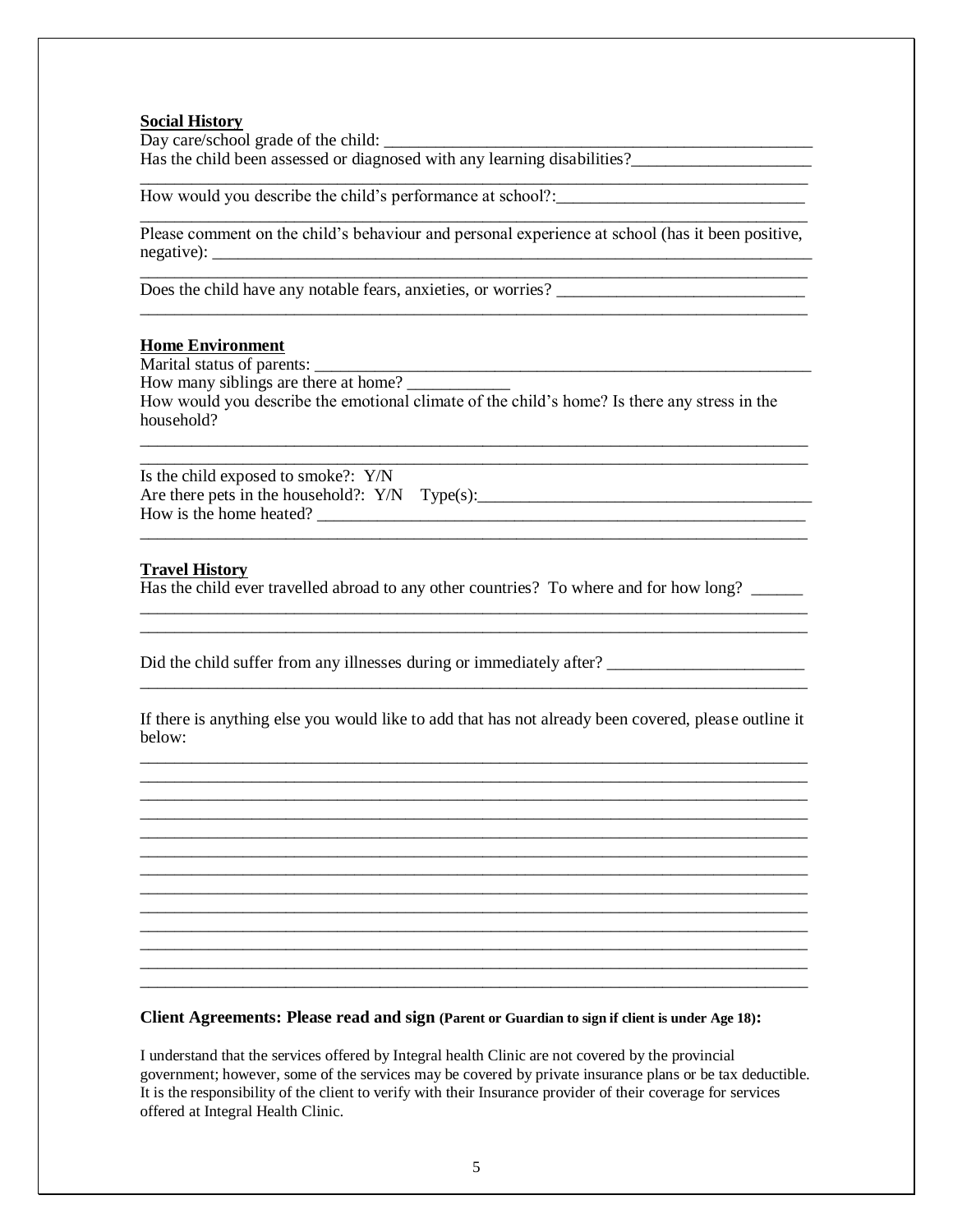2. The fees and services have been clarified in advance. I have verified them with the receptionist or my practitioner. **Payment is due prior to, or at the end of each visit. The clinic does not bill insurance companies directly.** Cash, cheque, interac, Master Card and Visa (no other credit cards) are acceptable payment methods. Interest will be charged to overdue accounts.

3. I understand that natural health care is a joint responsibility between myself (the client) and the practitioner. Improving my lifestyle can be as important as remedies and treatments.

4. My health records may be used in research providing that my name is not revealed. At all other times, my health records will be held in strictest confidence.

5. I realize that the services offered by the Integral Health Clinic are not an isolated system and that our practitioners welcome teamwork with Medical Doctors, Chiropractors and other Health Practitioners.

6. The decision to discontinue prescription drugs or any other prescribed medical treatment is my responsibility. If I forgo standard medical treatment in favour of natural healing, I assume responsibility for any potential risk that may entail. Integral Health Clinic practitioners will explain procedures, probable outcomes and possible risks in advance.

7. For Homeopathic and Naturopathic consultations I am aware that **appointments that run over the scheduled time may be charged the difference in 15 minute increments.** 

 $\Box$  I have read and understand the above terms.

8. Video Recording

I am informed that the consultations will be video recorded for the strict personal use of the Doctor and if at any time my information is going to be used for any research or teaching purposes, my permission will be requested first.

 $\Box$  I have read and understand the above terms.

Date: □ I do not wish to be video recorded.

9. Integral Health Clinic Cancellation Policy

We try to provide exceptional service to our clients. To help us achieve this we ask that you provide us with **at least 48 hours notice if you need to reschedule or cancel your appointment.** This enables us to make your time slot available to others who may need to see us, and to be able to maintain our consultation fees at the present rate. Appointments missed or cancelled without 48 hours notice inconvenience us and other clients, and we reserve the right to charge you for the appointment if we cannot allocate the time reserved for you to another client. Even though we try our best to send you a reminder by phone or via email, it is ultimately your responsibility to remember your scheduled appointments. We will be there for you at the time reserved for you; we hope you can be there too.

 $\Box$  I am aware of the Cancellation Policy. I have read and understand the above terms.

10. Accuracy of Information

 $\Box$  I certify that the above medical information is correct to my knowledge.

11. Privacy and Sharing of Information

I authorize the clinic and its associated health professionals to collect my personal and medical information as documented above. In addition, I authorize the clinic and its associated health professionals to communicate with my family doctor and/or referring doctor as deemed necessary for my beneficial